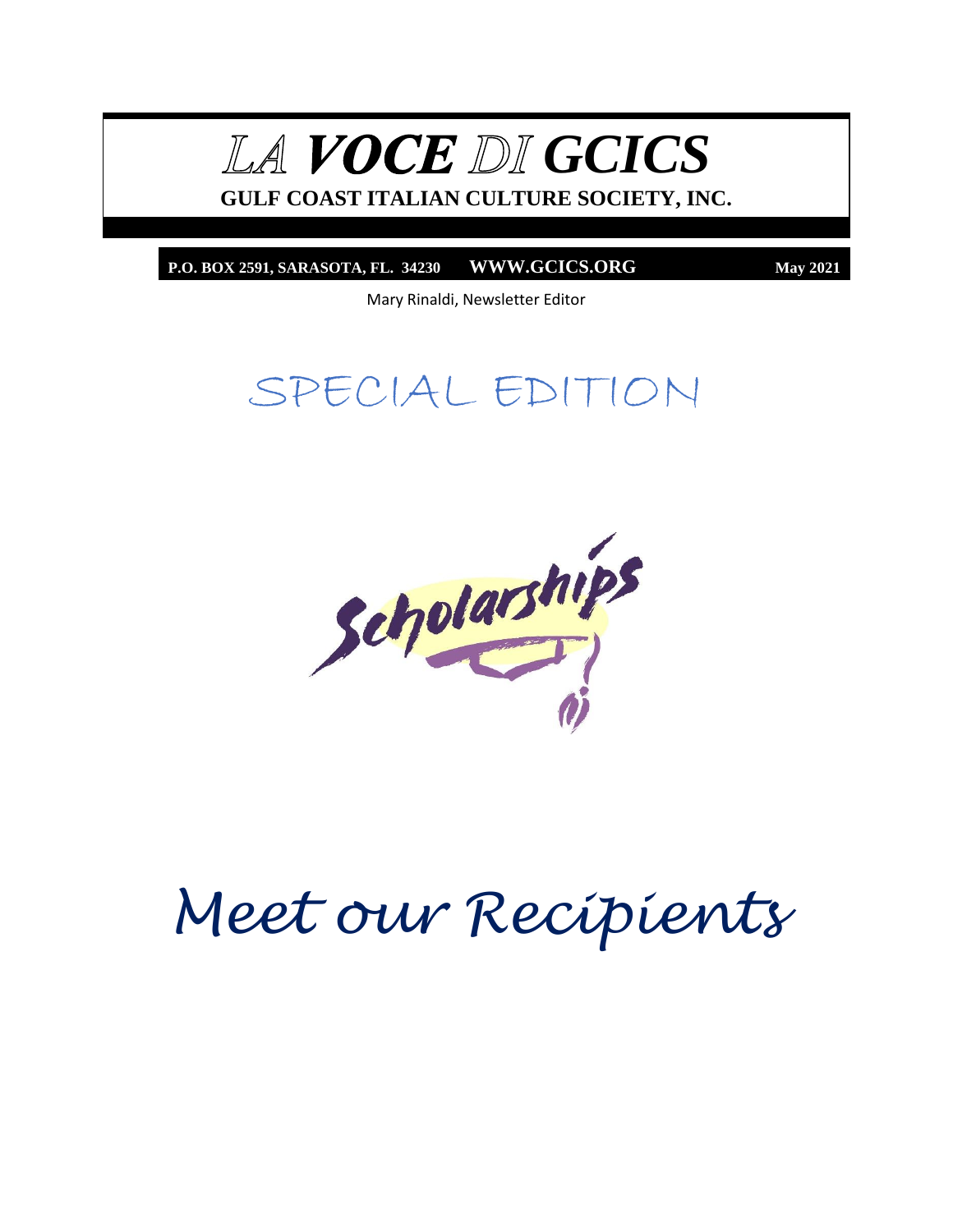#### **GULF COAST ITALIAN CULTURE SOCIETY**

Welcome to the Gulf Coast Italian Culture Society.

Founded in 1990, the GCICS was the inspiration of Professor Joseph Antonio Raffaele, Ph.D. He felt that while Americans of Italian heritage participate in all aspects of American life, they also wish to preserve the Italian heritage for themselves and their children.

The GCICS, an affiliate of the National Italian American Foundation, is a non-profit, non-political society with objectives to promote awareness and appreciation of the Italian culture and the many outstanding contributions that Italian Americans have made in every field. Its membership is composed of people from all walks of life and from all ethnic origins who enjoy experiencing the Italian culture and are interested in its preservation and dissemination. It affords members opportunities to become more intimately involved in Italian culture, namely, literature, art, lectures, music, dance, architecture and the beautiful Italian language.

GCICS provides scholarships to worthy local college-bound students of Italian heritage and makes awards to Opera and Ballet youth groups. The various fundraisers and member contributions this year will bring the total scholarship awards to over \$270,000 since 1994.

The Society has also honored distinguished Italian Americans.

Members are encouraged to reach out and build on friendships they form while participating in the learning experiences, fun and entertainment of the diverse social and cultural activities that are provided throughout the year.

THE BOARD OF DIRECTORS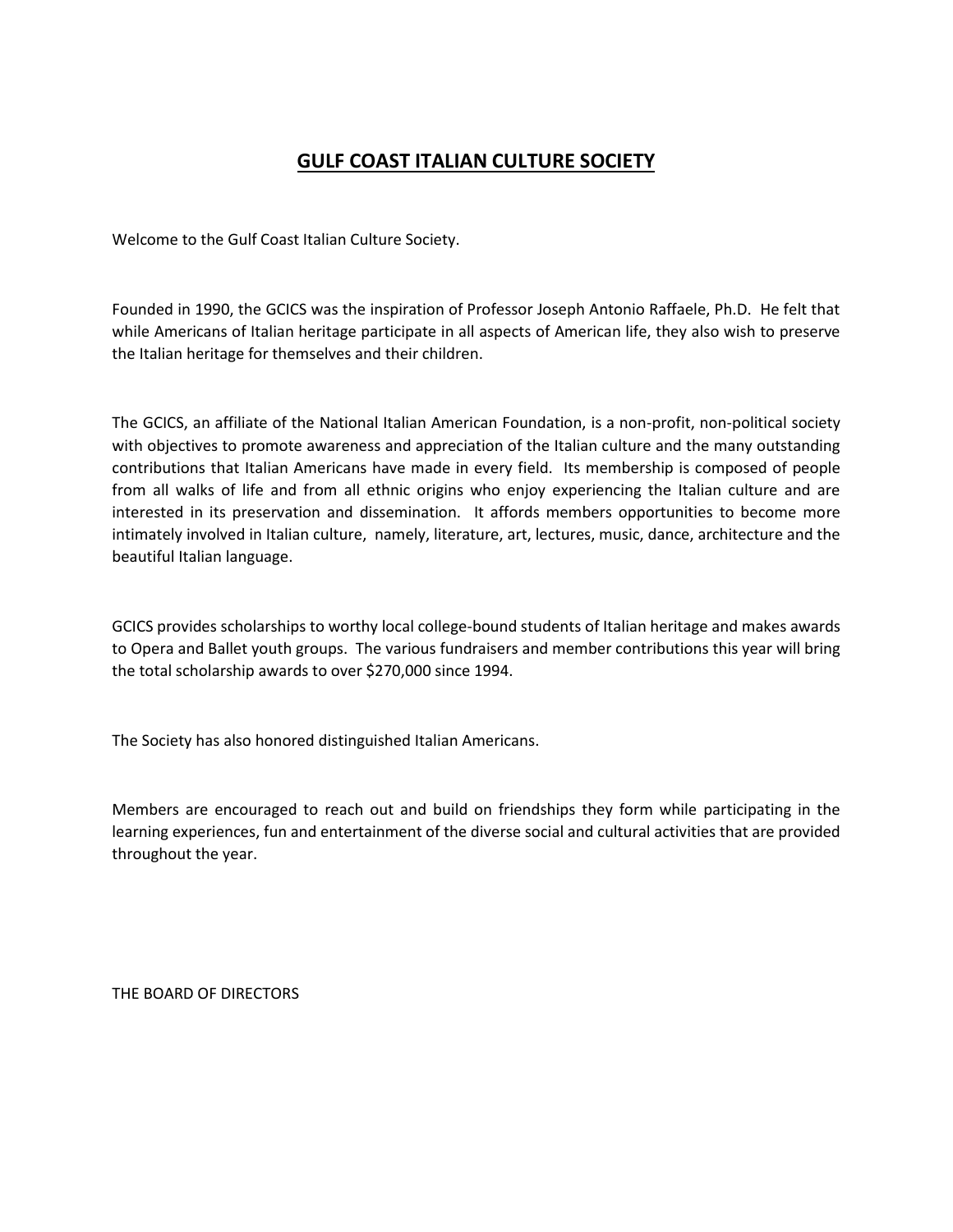#### **SCHOLARSHIP CONTRIBUTORS**

(Listing from 12-30-2020 GCICS Directory)

#### **BENEFACTORS(\$500-\$750)**

\*Bill & Kate Korp \*Sandra Russell

#### **SPONSORS(\$250-\$499)**

**\***George & Pam Arfield \*Julie Bondarenko \*Mary Rinaldi & Jack Norman \*Joseph & Linda Tomaselli \*Carol Wilson & Skip Stuart

#### **PATRONS(\$100-\$249)**

**\***Linda Ahern & Rich Potts \*Anthony & Monika Cagliostro \*Connie Campisi \*Mike & Patty DiMicele \*Peter & Samira Easton \*Jack & Joan Ferranti \*Mary Lou Ferrari \*Jerry Hall \*Tom & Doris Hurban \*Sheryl Lazzarotti

\*Harry Woske & Patricia McKiernan \*George & Linda Muller \*Pam Parodi \*Dr. Joseph Polizzi \*Dr. Ellen Roderick \*Elizabeth Rose \*David & Barbara Scalise \*Noni & Vern St. Amand \*Penny Thomas

## **DONORS(\$50-\$99)**

\*Bob & Natalie Amedeo \*Gordon & Joyce Bloom \*Steve & Aida LaBrutte \*Rosemarie Lumetta \*Philip & Mary Maresco \*Joe Moccia

\*Mary Palmer \*Sally Salutes-Rogind \*Larry & Lucille Samartin \*Nancy & Carl Schubert \*Ellie Stoll

## **BOOSTERS(\$20-\$49)**

\*Rabbi Barbara Aiello & Dr. Enrico Mascaro \*Joan Del Giudice \*Gail Gardner

\*Joseph & Teresa Latona \*Vincent & Maureen Napoliello \*Pina & Frank Pergolizzi \*Blanca Ruth Schnitzer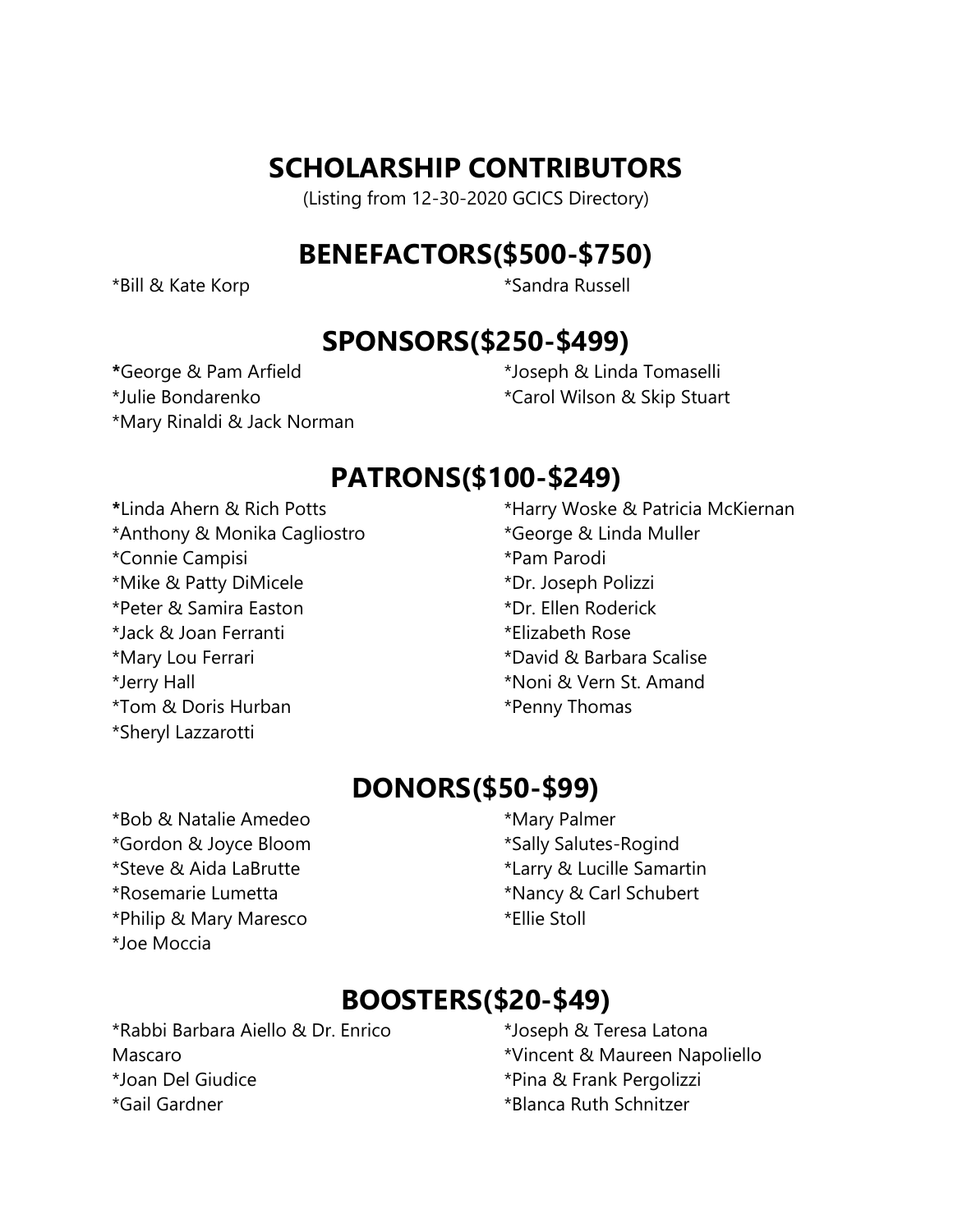#### **BOARD OF DIRECTORS**

**President** Julie Bondarenko juliebondy@yahoo.com

**Vice President** Linda Mercurio Lindascot5770@gmail.com

**Secretary** Ellen Roderick, PhD [itrain@erols.com](mailto:itrain@erols.com)

**Assistant Secretary** Judy Herman [taxmadam@msn.com](mailto:taxmadam@msn.com)

**Treasurer** Penny Thomas [dafyddpen@AOL.com](mailto:dafyddpen@AOL.com)

**Bocce** Tom Hurban, DDS [dorisntom@gmail.com](mailto:dorisntom@gmail.com)

**Courtesy** Nancy Schubert [Sunshine.gcics@gmail.com](mailto:Sunshine.gcics@gmail.com) **Membership** Mary Lou Ferrari [MLFFLYME@yahoo.com](mailto:MLFFLYME@yahoo.com)

**Fundraising /Scholarship** Linda Ahern [lindalahern@aol.com](mailto:lindalahern@aol.com)

**Newsletter Editor** Mary Faith Rinaldi [maryfaithrinaldi@gmail.com](mailto:maryfaithrinaldi@gmail.com)

**Social and Cultural** George Arfield [arfield@yahoo.com](mailto:arfield@yahoo.com)

**Website Coordinator** Jerry Hall CZHalls@verizon.net

**DIRECTORS AT LARGE** William Korp [wrkorp@comcast.net](mailto:wrkorp@comcast.net) Sheryl Lazzarotti slazzarotti@gmail.com

#### **PAST PRESIDENTS**

| Joseph Raffaele, PhD | 1988-1992 |
|----------------------|-----------|
| Gabriella Thurston   | 1993-2001 |
| Patrick Corsentino   | 2001-2004 |
| Arthur Castraberti   | 2004-2006 |
| Marie Corsentino     | 2007      |
| Mary Amabile Palmer  | 2008-2010 |
| William Korp         | 2010-2014 |
| Anthony Esposito     | 2015-2016 |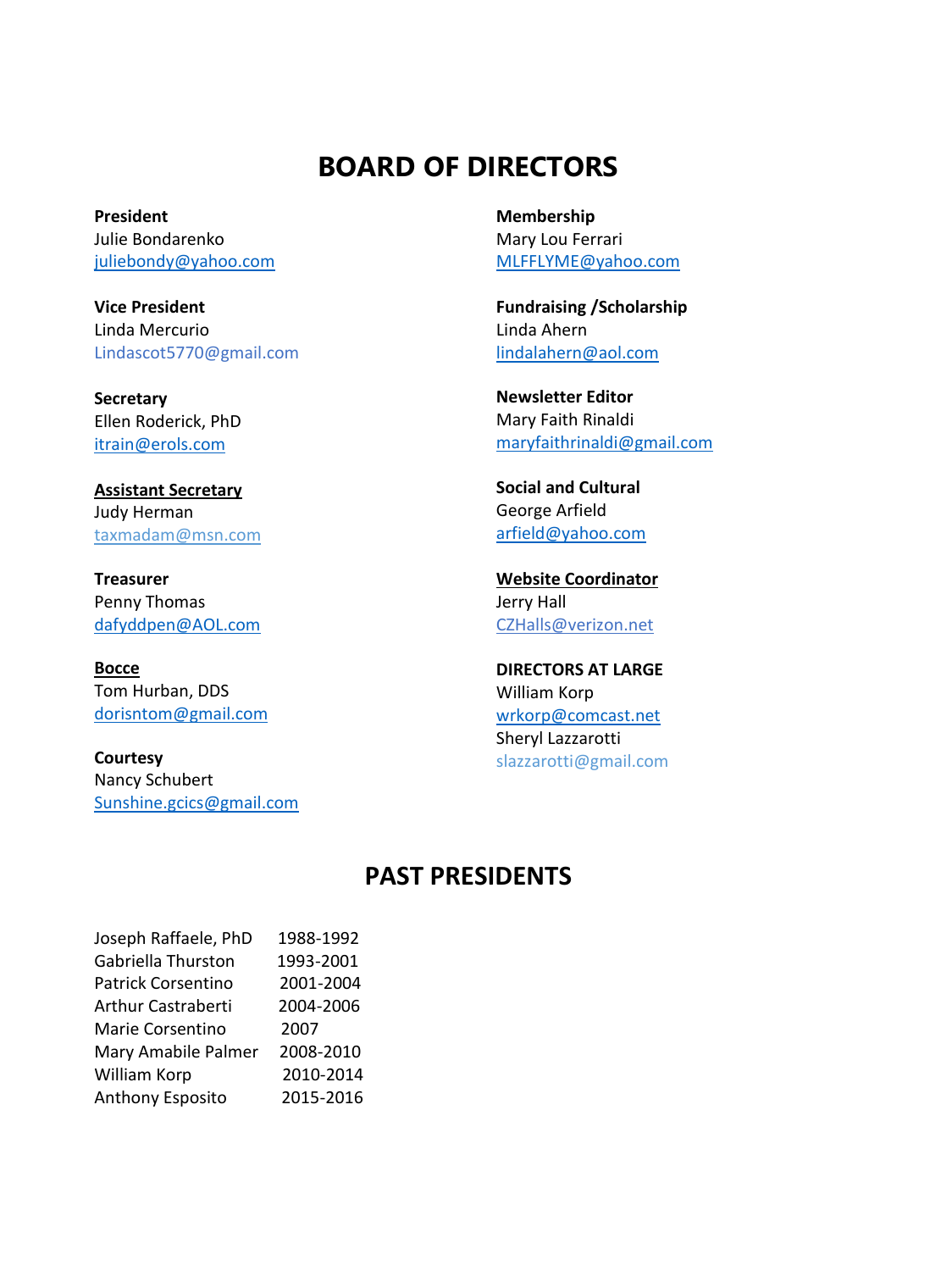## *OUR RECIPIENTS*

Below, in alphabetical order, is a picture of each of this year's scholarship awardees. Below each photo is the recipient's name with a link to a video sharing their thanks and a little bit about their future plans. To open the video, you press CTRL and then click the highlighted name(may need more than one click), and you will be taken to YouTube to see the video. The scholarship committee hopes that you enjoy meeting the recipients.



[Johnna Bowden: Sarasota High School](https://youtu.be/9K9JFaLqE1s)



[Emma Craig: St. Stephen's Episcopal School](https://youtu.be/v03Mi1ukVqI)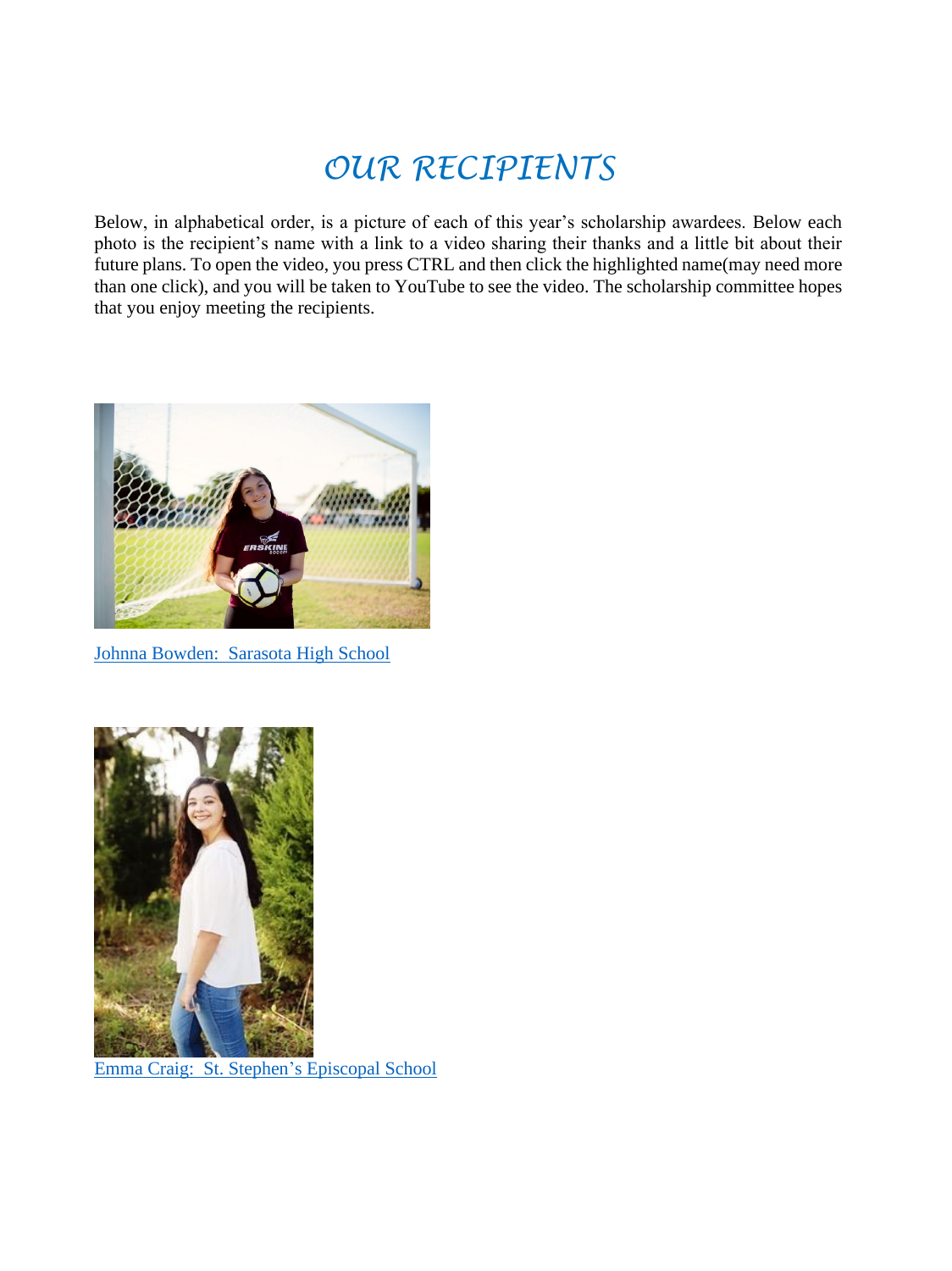

[David Del Purgatorio: Venice High School](https://youtu.be/Z6TDcNq3_fM)



[Benjamin Gordon: Pine View](https://youtu.be/OYyz9h3cUqw) School



[Leo Gordon: Pine View](https://youtu.be/1uNzUN2X0fo) School